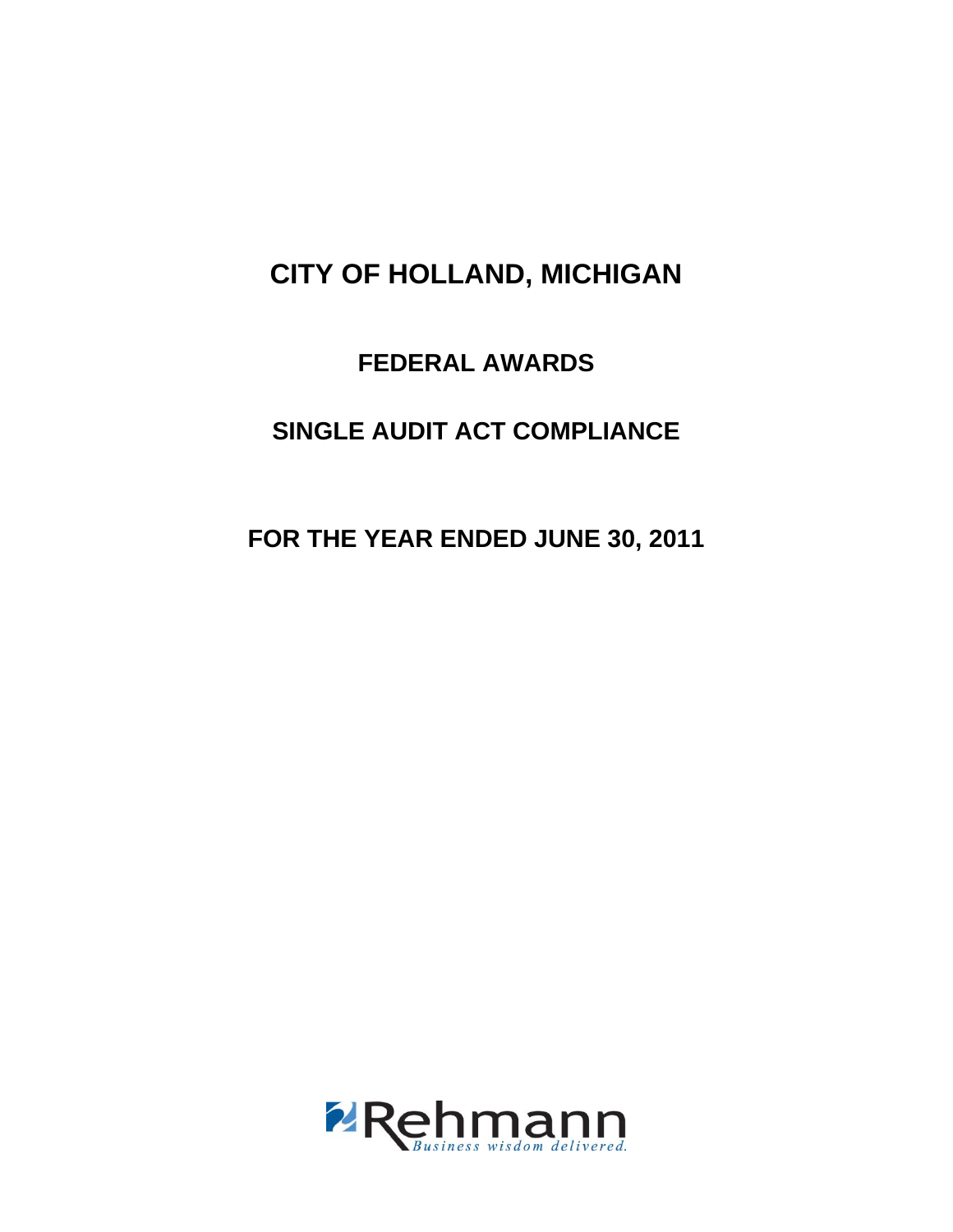# **SINGLE AUDIT ACT COMPLIANCE**

# **TABLE OF CONTENTS**

|                                                                                                                                                                                                                          | <b>PAGE</b> |
|--------------------------------------------------------------------------------------------------------------------------------------------------------------------------------------------------------------------------|-------------|
| Independent Auditors' Report on the Schedule of Expenditures of Federal Awards                                                                                                                                           |             |
| Schedule of Expenditures of Federal Awards                                                                                                                                                                               | $2 - 3$     |
| Notes to Schedule of Expenditures of Federal Awards                                                                                                                                                                      | $4 - 5$     |
| Independent Auditors' Report on Internal Control Over Financial Reporting<br>and on Compliance and Other Matters Based on an Audit of Financial<br>Statements Performed in Accordance with Government Auditing Standards | $6 - 7$     |
| Independent Auditors' Report on Compliance with Requirements that Could Have<br>a Direct and Material Effect on Each Major Program and Internal Control Over<br>Compliance in Accordance with OMB Circular A-133         | $8 - 9$     |
| Schedule of Findings and Questioned Costs                                                                                                                                                                                | $10 - 11$   |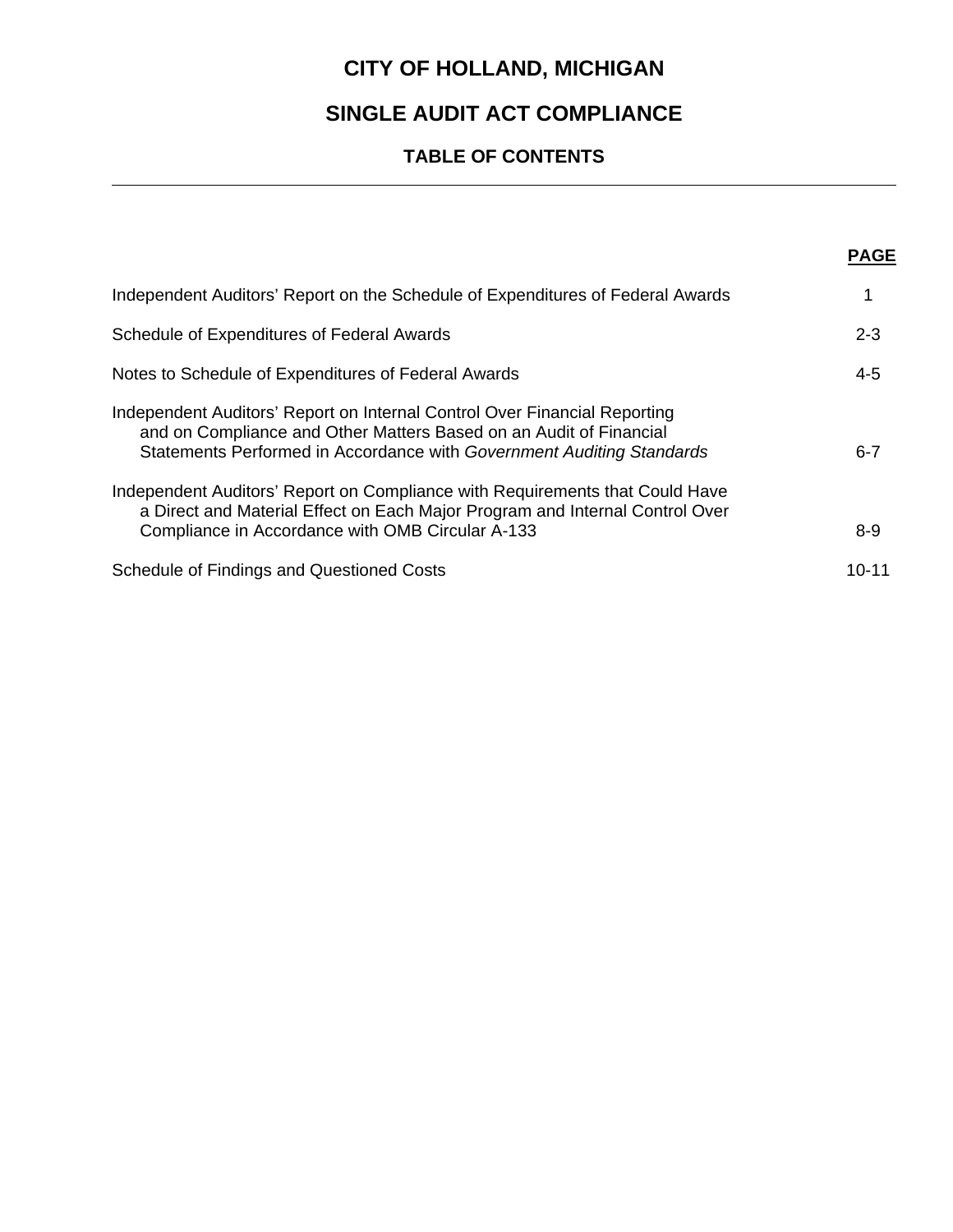

**Rehmann Robson**

2330 East Paris Ave., SE Grand Rapids, MI 49546 Ph: 616.975.4100 Fx: 616.975.4400 www.rehmann.com

### **INDEPENDENT AUDITORS' REPORT ON THE SCHEDULE OF EXPENDITURES OF FEDERAL AWARDS**

December 14, 2011

The Honorable Mayor and City Council City of Holland, Michigan

We have audited the financial statements of the governmental activities, the business-type activities, the aggregate discretely presented component units, each major fund, and the aggregate remaining fund information of the City of Holland, Michigan as of and for the year ended June 30, 2011, and have issued our report thereon dated December 14, 2011. Our audit was performed for the purpose of forming an opinion on the basic financial statements taken as a whole. The accompanying schedule of expenditures of federal awards is presented for purposes of additional analysis as required by OMB Circular A-133, *Audits of States, Local Governments, and Nonprofit Organizations* and is not a required part of the basic financial statements. Such information has been subjected to the auditing procedures applied in the audit of the basic financial statements and, in our opinion, is fairly stated, in all material respects, in relation to the basic financial statements taken as a whole.

Rehmann Loham

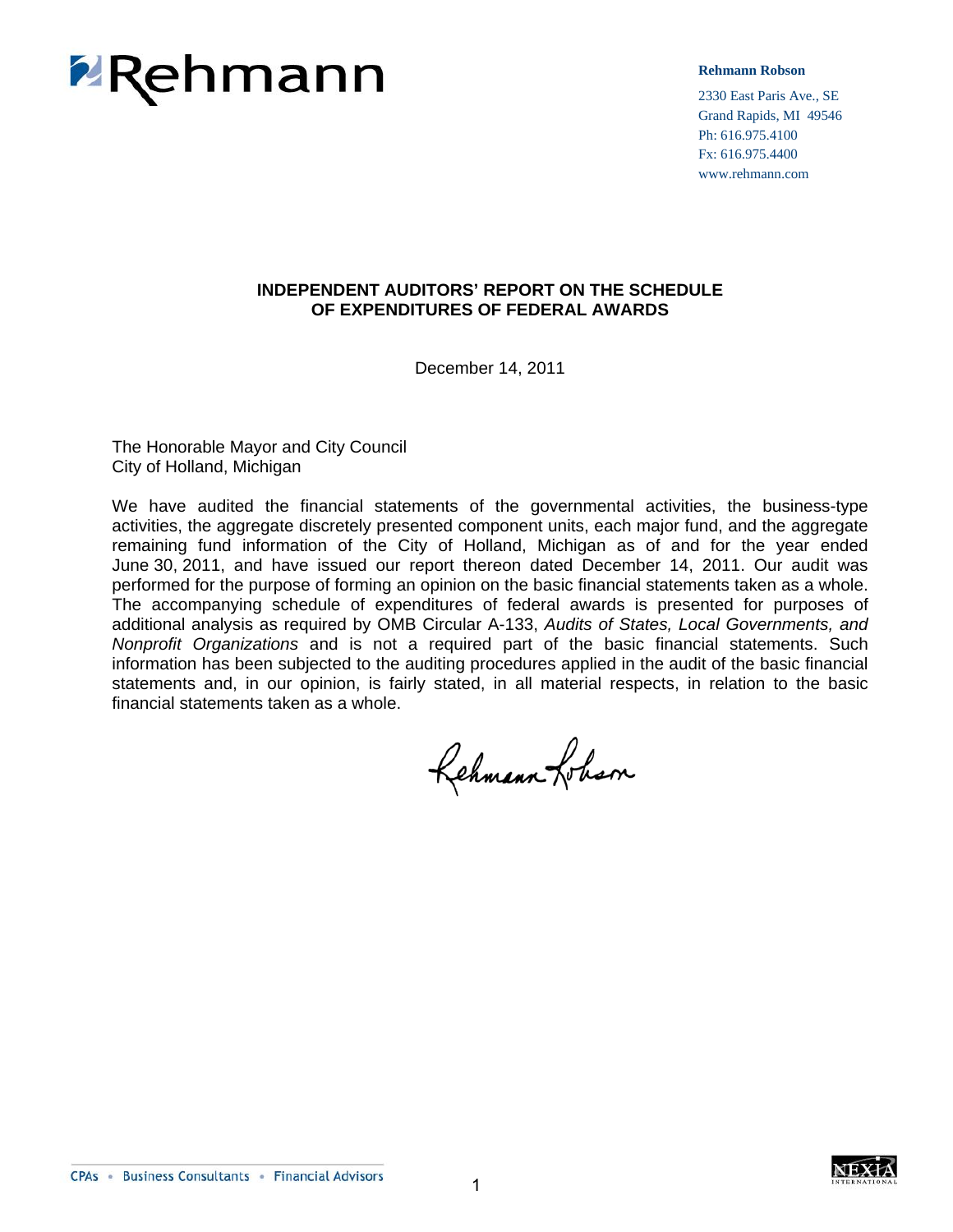### **SCHEDULE OF EXPENDITURES OF FEDERAL AWARDS**

### **FOR THE YEAR ENDED JUNE 30, 2011**

| FEDERAL GRANTOR/PASS-THROUGH GRANTOR/PROGRAM OR CLUSTER TITLE                                                    | <b>CFDA</b><br>NUMBER | <b>AGENCY OR PASS-</b><br><b>THROUGH NUMBER</b> | AWARD<br><b>AMOUNT</b> | <b>FEDERAL</b><br><b>EXPENDITURES</b> |
|------------------------------------------------------------------------------------------------------------------|-----------------------|-------------------------------------------------|------------------------|---------------------------------------|
| <b>U.S. Department of Agriculture</b>                                                                            |                       |                                                 |                        |                                       |
| Passed-through the Michigan Department of Community Health:                                                      |                       |                                                 |                        |                                       |
| WIC Farmers' Market Nutrition Program:                                                                           |                       |                                                 |                        |                                       |
| Project Fresh Agreement                                                                                          | 10.572                | MM#4454                                         | \$15,080               | \$<br>15,080                          |
| <b>U.S. Department of Commerce</b>                                                                               |                       |                                                 |                        |                                       |
| Passed-through Ottawa County:                                                                                    |                       |                                                 |                        |                                       |
| Public Safety Interoperable Communications Grant Program:                                                        |                       |                                                 |                        |                                       |
| Public Safety Interoperable Communications                                                                       | 11.555                | 2007-GS-H7-0043                                 | 9,280                  | 7,580                                 |
| U.S. Department of Housing and Urban Development                                                                 |                       |                                                 |                        |                                       |
| Direct funding:                                                                                                  |                       |                                                 |                        |                                       |
| Community Development Block Grants - Entitlement Grants Cluster:                                                 |                       |                                                 |                        |                                       |
| Entitlement XXV                                                                                                  | 14.218                | B-08-MC-26-0036                                 | 385,467                | 20,583                                |
| <b>Entitlement XXVI</b>                                                                                          | 14.218                | B-09-MC-26-0036                                 | 436,823                | 34,102                                |
| Entitlement XXVII                                                                                                | 14.218                | B-10-MC-26-0036                                 | 385,012                | 186,932                               |
| ARRA - CDBG-R Recovery 2009                                                                                      | 14.253                | B-09-MY-26-0036                                 | 91,835                 | 74,172                                |
| Total direct funding                                                                                             |                       |                                                 |                        | 315,789                               |
| Passed-through the Michigan State Housing Development Authority:                                                 |                       |                                                 |                        |                                       |
| Community Development Block Grants - State's Program:                                                            |                       |                                                 |                        |                                       |
| Neighborhood Stabilization Program - NSP                                                                         | 14.228                | NSP-2009-0300-CFR                               | 404,000                | 243,222                               |
| Total U.S. Department of Housing and Urban Development                                                           |                       |                                                 |                        | 559,011                               |
| U.S. Department of the Interior                                                                                  |                       |                                                 |                        |                                       |
| Passed-through Michigan Department of History:                                                                   |                       |                                                 |                        |                                       |
| Historic Preservation Fund Grants-in-Aid:                                                                        |                       |                                                 |                        |                                       |
| Certified Local Government Program                                                                               | 15.904                | n/a                                             | 500                    | 500                                   |
|                                                                                                                  |                       |                                                 |                        |                                       |
| U.S. Department of Justice<br>Direct funding:                                                                    |                       |                                                 |                        |                                       |
| JAG Program Cluster:                                                                                             |                       |                                                 |                        |                                       |
| ARRA - Edward Byrne Memorial Justice Assistance Grant                                                            | 16.804                | 2009-SB-B9-1527                                 | 69,478                 | 25,066                                |
| Edward Byrne Memorial Justice Assistance Grant Program                                                           | 16.738                | 2009-DJ-BX-1479                                 | 16,908                 | 9,059                                 |
| Edward Byrne Memorial Justice Assistance Grant Program                                                           | 16.738                | 2009 Grant                                      | 7,350                  | 7,350                                 |
| Edward Byrne Memorial Justice Assistance Grant Program                                                           | 16.738                | 2010-DJ-BX-0942                                 | 15,791                 | 15,791                                |
|                                                                                                                  |                       |                                                 |                        | 57,266                                |
| Bulletproof Vest Partnership Program                                                                             | 16.607                | 2008 Grant                                      | 6,291                  | 3,892                                 |
| Total direct funding                                                                                             |                       |                                                 |                        | 61,158                                |
|                                                                                                                  |                       |                                                 |                        |                                       |
| Passed-through the Michigan Department of Management and Budget:<br>Edward Byrne Memorial Formula Grant Program: |                       |                                                 |                        |                                       |
| ADAA/WEMET XXIII Grant                                                                                           | 16.579                | 70834-2-10-B                                    | 22,299                 | 22,299                                |
| <b>ADAA/WEMET XXIV Grant</b>                                                                                     |                       |                                                 |                        |                                       |
| <b>HIDTA Grant</b>                                                                                               |                       |                                                 |                        |                                       |
|                                                                                                                  | 16.579                | 70834-3-11-B                                    | 104,730                | 89,235                                |
|                                                                                                                  | 16.579                | n/a                                             | 45,000                 | 5,383                                 |
| Total passed-through Michigan Department of Management and Budget<br><b>Total U.S. Department of Justice</b>     |                       |                                                 |                        | 116,917<br>178,075                    |
|                                                                                                                  |                       |                                                 |                        |                                       |
| U.S. Department of Transportation                                                                                |                       |                                                 |                        |                                       |
| Direct funding:                                                                                                  |                       |                                                 |                        |                                       |
| Federal Transit Formula Grants:                                                                                  |                       |                                                 |                        |                                       |
| Section 5307 prior year (capital grant)                                                                          | 20.507                | MI-90-X504                                      | 751,117                | 96,730                                |
| Section 5307 prior year (capital grant)<br>Section 5307 prior year (capital grant)                               | 20.507<br>20.507      | MI-03-0236<br>MI-04-0010                        | 1,554,303<br>247,500   | 26,014<br>23,707                      |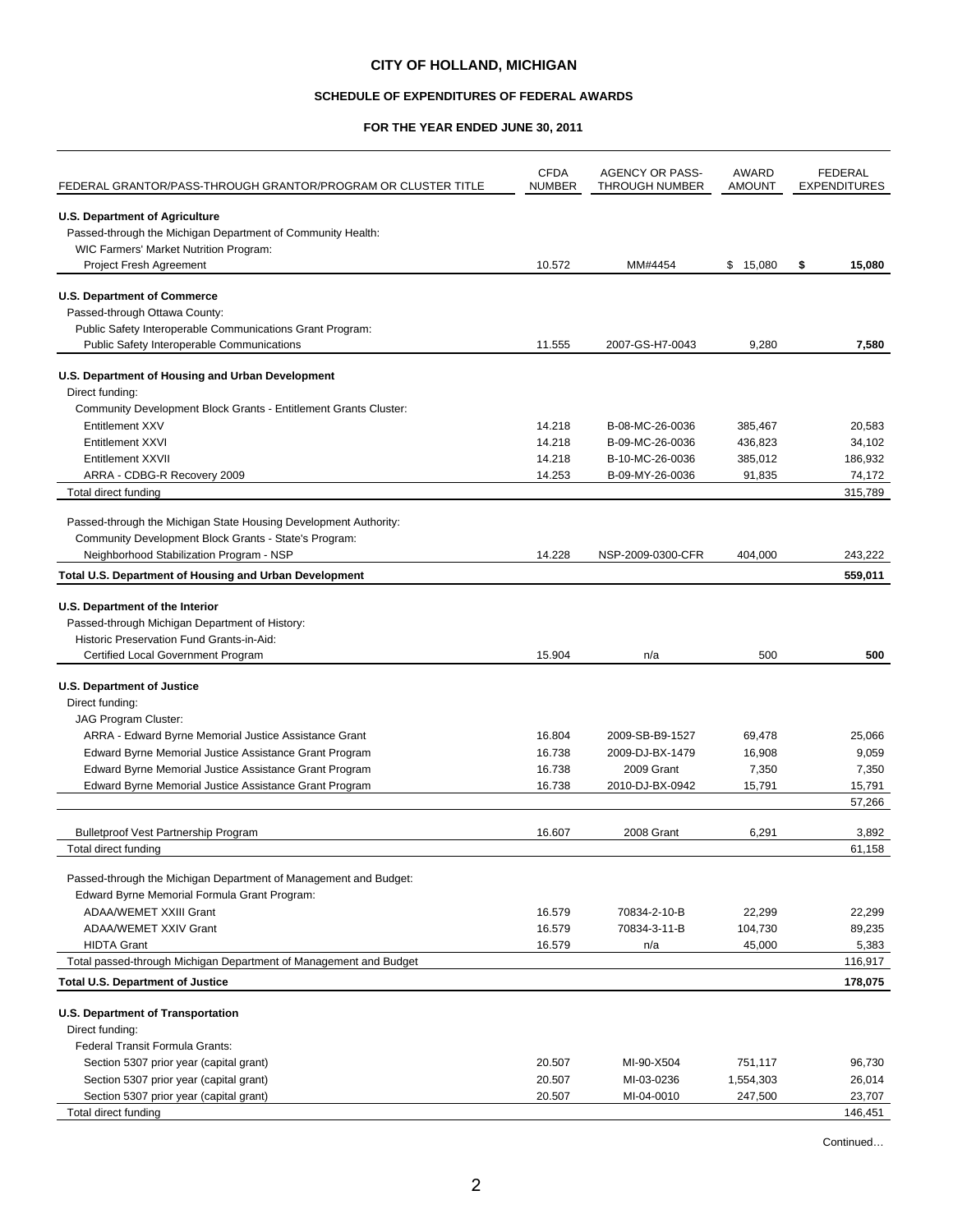### **SCHEDULE OF EXPENDITURES OF FEDERAL AWARDS (CONCLUDED)**

### **FOR THE YEAR ENDED JUNE 30, 2011**

| FEDERAL GRANTOR/PASS-THROUGH GRANTOR/PROGRAM OR CLUSTER TITLE            | <b>CFDA</b><br><b>NUMBER</b> | <b>AGENCY OR PASS-</b><br><b>THROUGH NUMBER</b> | AWARD<br><b>AMOUNT</b> | <b>FEDERAL</b><br><b>EXPENDITURES</b> |
|--------------------------------------------------------------------------|------------------------------|-------------------------------------------------|------------------------|---------------------------------------|
| U.S. Department of Transportation (Concluded)                            |                              |                                                 |                        |                                       |
| Passed-through the Michigan Department of State Police,                  |                              |                                                 |                        |                                       |
| Office of Highway Safety Planning:                                       |                              |                                                 |                        |                                       |
| State and Community Highway Safety:                                      |                              |                                                 |                        |                                       |
| Safe Communities                                                         | 20.600                       | PT-11-11                                        | \$ 87.987              | \$<br>44.615                          |
| <b>Safe Communities</b>                                                  | 20.600                       | PT-10-16                                        | 167,971                | 43,603                                |
| Passed-through Ottawa County Sheriff's Department:                       |                              |                                                 |                        |                                       |
| State and Community Highway Safety:                                      |                              |                                                 |                        |                                       |
| <b>Underage Drinking</b>                                                 | 20.600                       | $JJ-11-03$                                      | 10,997                 | 3,491                                 |
| <b>Underage Drinking</b>                                                 | 20.600                       | $JJ-10-11$                                      | 14,167                 | 10,597                                |
| Total State and Community Highway Safety                                 |                              |                                                 |                        | 102,306                               |
| Passed-through Michigan Department of Transportation:                    |                              |                                                 |                        |                                       |
| ARRA - Highway Construction and Planning                                 | 20.205                       | RR7142 & RR7143                                 | 57,338                 | 57,338                                |
| <b>Total U.S. Department of Transportation</b>                           |                              |                                                 |                        | 306,095                               |
| <b>U.S. Department of Energy</b>                                         |                              |                                                 |                        |                                       |
| Passed-through Ottawa County:                                            |                              |                                                 |                        |                                       |
| Energy Efficiency and Conservation Block Grant                           | 81.128                       | DE-EE0000751                                    | 29.101                 | 29,101                                |
|                                                                          |                              |                                                 |                        |                                       |
| Passed-through Michigan Department of Energy, Labor and Economic Growth: |                              |                                                 |                        |                                       |
| Energy Efficiency and Conservation Block Grant                           | 81.128                       | BES-10-045                                      | 113,000                | 112,998                               |
| <b>Total U.S. Department of Energy</b>                                   |                              |                                                 |                        | 142,099                               |
| U.S. Department of Homeland Security                                     |                              |                                                 |                        |                                       |
| Direct funding:                                                          |                              |                                                 |                        |                                       |
| Assistance to Firefighters Grant:                                        |                              |                                                 |                        |                                       |
| Fire Personal Protective Equipment                                       | 97.044                       | EMW-2009-FO-03410                               | 123,377                | 122,786                               |
| <b>Total Expenditures of Federal Awards</b>                              |                              |                                                 |                        | \$<br>1,331,226                       |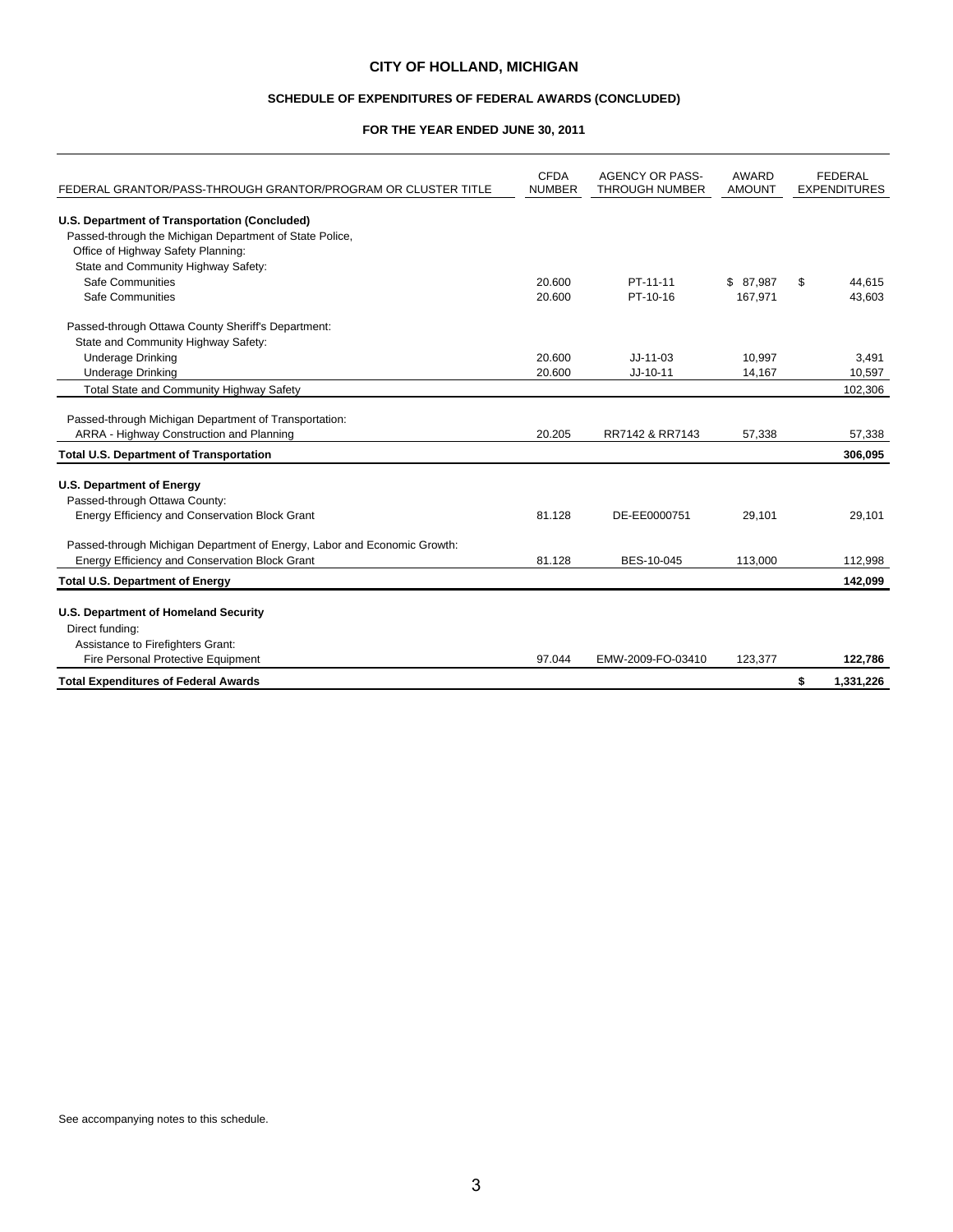# **NOTES TO SCHEDULE OF EXPENDITURES OF FEDERAL AWARDS**

## **FOR THE YEAR ENDED JUNE 30, 2011**

### **1. BASIS OF PRESENTATION**

The accompanying Schedule of Expenditures of Federal Awards (the "Schedule") presents the activity of all federal awards programs of the City of Holland, Michigan (the "City"). Federal awards received directly from federal agencies, as well as federal awards passed through other government agencies, are included in the Schedule.

The information in the Schedule is presented in accordance with the requirements of OMB Circular A-133, *Audits of States, Local Governments, and Non-Profit Organizations*. Therefore, some amounts presented in the Schedule may differ from amounts presented in, or used in the preparation of, the basic financial statements. Because the Schedule presents only a selected portion of the operations of the City, it is not intended to and does not present the financial position, changes in net assets or cash flows of the City.

The City of Holland, Michigan reporting entity is defined in Note 1 of the City's basic financial statements.

### **2. SUMMARY OF SIGNIFICANT ACCOUNTING POLICIES**

Expenditures reported on the Schedule are reported on the modified accrual basis of accounting, which is described in Note 1 to the City's financial statements. Such expenditures are recognized following the cost principles contained in OMB Circular A-87, *Cost Principles for State, Local, and Indian Tribal Governments*, wherein certain types of expenditures are not allowable or are limited as to reimbursement. Revenues are recognized when the qualifying expenditures have been incurred and all grant requirements have been met. Pass-through entity identifying numbers are presented where available.

### **3. SUBRECIPIENT**

Effective July 1, 2007, the Macatawa Area Express Transportation Authority (the "Authority") became an independent entity and is no longer a department of the City. All federal funds received by the City on behalf of the Authority were immediately passed through to the Authority upon receipt. The City passed-through Federal Transit Formula Grants from the U.S. Department of Transportation, Catalog of Domestic Federal Awards (CFDA) number 20.507 in the amount of \$146,451 to the Authority during the year ended June 30, 2011.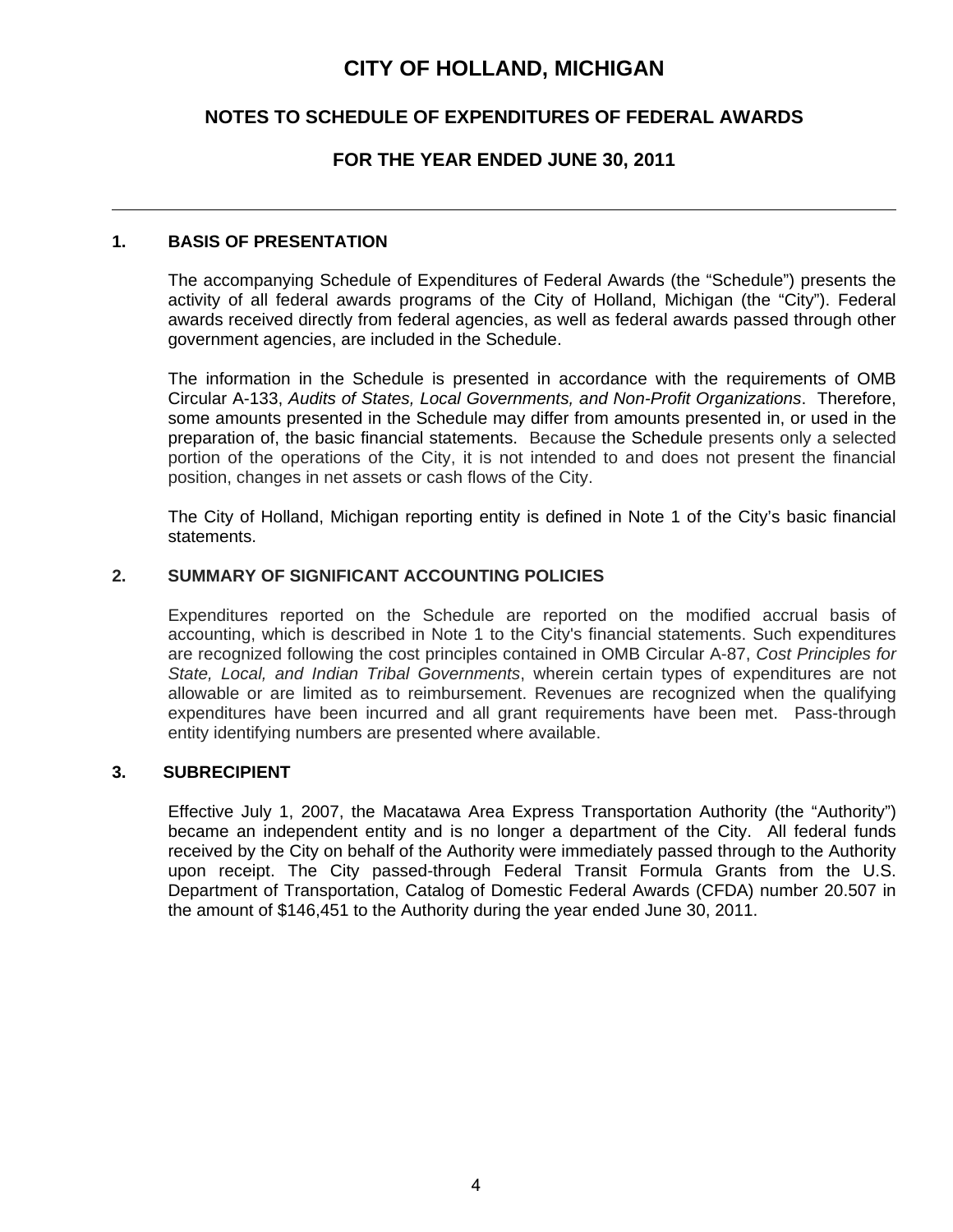# **NOTES TO SCHEDULE OF EXPENDITURES OF FEDERAL AWARDS (CONCLUDED)**

## **FOR THE YEAR ENDED JUNE 30, 2011**

## **4. OTHER FEDERAL GRANTS EXPENDED**

The City also expended federal funds that were passed-through and administered by the Michigan Department of Transportation (MDOT). These pass-through monies, which will be included in the State of Michigan's single audit, are as follows:

| <b>PROJECT NAME</b>                      | <b>CFDA</b><br><b>NUMBER</b> | <b>CONTRACT</b><br><b>NUMBER</b> | <b>AMOUNT</b><br><b>EXPENDED</b> |
|------------------------------------------|------------------------------|----------------------------------|----------------------------------|
| 7th/9th @ Columbia Traffic Signals       | 20.106                       | 08-5290 Fed Item RR6461          | 31,920<br>S                      |
| 40th St, Washington to Lincoln (ARRA)    | 20.106                       | 09-5743 Fed Item JJ-3869         | 514,982                          |
| 40th St Ditch Enclosure                  | 20.106                       | 10-5685 Fed Item RR7433          | 316,322                          |
| 32nd St, Old Orchard to Lincoln          | 20.106                       | 07-5390 Fed Item 5831            | 803                              |
| Matt Urban & 48th, Washington to C.Limit | 20.106                       | 10-5655 Fed Item HH6785          | 257,812                          |
|                                          |                              |                                  | \$1,121,839                      |

\* \* \* \* \* \*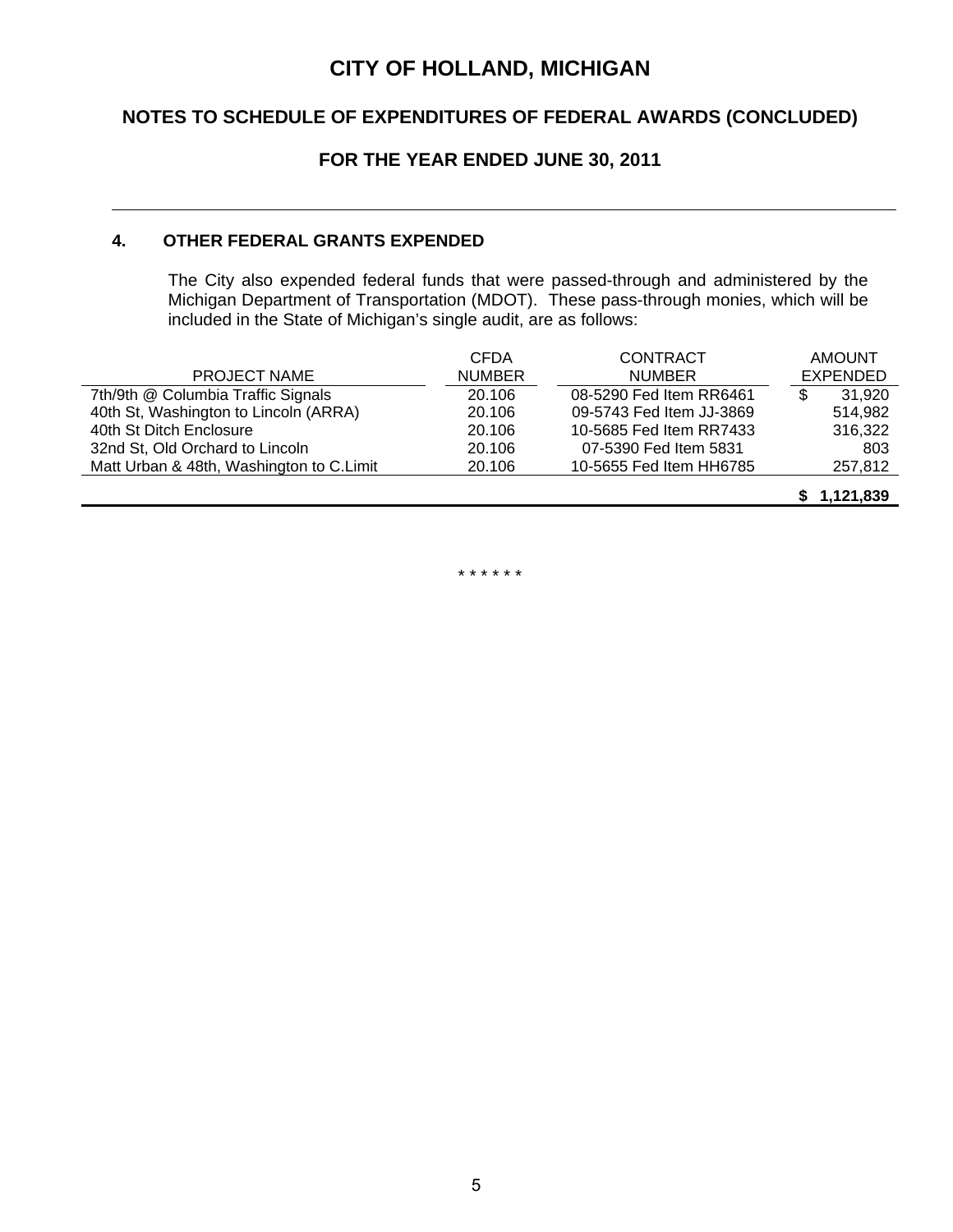

#### **Rehmann Robson**

2330 East Paris Ave., SE Grand Rapids, MI 49546 Ph: 616.975.4100 Fx: 616.975.4400 www.rehmann.com

### **INDEPENDENT AUDITORS' REPORT ON INTERNAL CONTROL OVER FINANCIAL REPORTING AND ON COMPLIANCE AND OTHER MATTERS BASED ON AN AUDIT OF FINANCIAL STATEMENTS PERFORMED IN ACCORDANCE WITH** *GOVERNMENT AUDITING STANDARDS*

December 14, 2011

The Honorable Mayor and City Council City of Holland, Michigan

We have audited the financial statements of the governmental activities, the business-type activities, the aggregate discretely presented component units, each major fund, and the aggregate remaining fund information of the City of Holland, Michigan, as of and for the year ended June 30, 2011, which collectively comprise the City of Holland, Michigan's basic financial statements and have issued our report thereon dated December 14, 2011. We conducted our audit in accordance with auditing standards generally accepted in the United States of America and the standards applicable to financial audits contained in *Government Auditing Standards*, issued by the Comptroller General of the United States.

### **Internal Control Over Financial Reporting**

In planning and performing our audit, we considered the City of Holland, Michigan's internal control over financial reporting as a basis for designing our auditing procedures for the purpose of expressing our opinions on the financial statements, but not for the purpose of expressing an opinion on the effectiveness of the City of Holland, Michigan's internal control over financial reporting. Accordingly, we do not express an opinion on the effectiveness of the City of Holland, Michigan's internal control over financial reporting.

A *deficiency in internal control* exists when the design or operation of a control does not allow management or employees, in the normal course of performing their assigned functions, to prevent, or detect and correct misstatements on a timely basis. A *material weakness* is a deficiency, or a combination of deficiencies, in internal control such that there is a reasonable possibility that a material misstatement of the entity's financial statements will not be prevented, or detected and corrected on a timely basis.

Our consideration of internal control over financial reporting was for the limited purpose described in the first paragraph of this section and was not designed to identify all deficiencies in internal control over financial reporting that might be deficiencies, significant deficiencies or material weaknesses. We did not identify any deficiencies in internal control over financial reporting that we consider to be material weaknesses, as defined above.

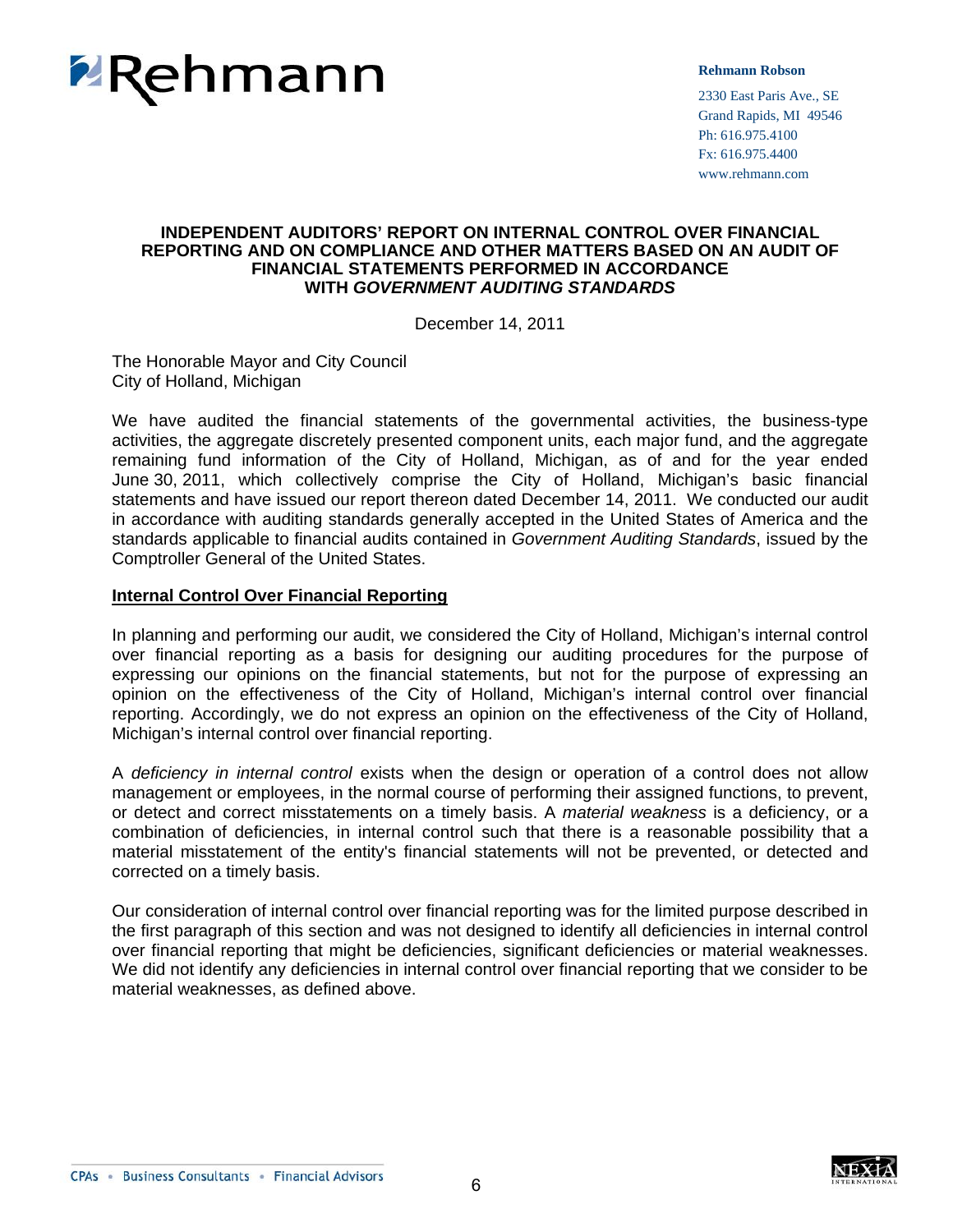### **Compliance and Other Matters**

As part of obtaining reasonable assurance about whether the City of Holland, Michigan's financial statements are free of material misstatement, we performed tests of its compliance with certain provisions of laws, regulations, contracts and grant agreements, noncompliance with which could have a direct and material effect on the determination of financial statement amounts. However, providing an opinion on compliance with those provisions was not an objective of our audit and, accordingly, we do not express such an opinion. The results of our tests disclosed no instances of noncompliance or other matters that are required to be reported under *Government Auditing Standards*.

We noted certain matters that we reported to management of the City of Holland, Michigan in a separate letter dated December 14, 2011.

This report is intended solely for the information and use of City Council, management, federal awarding agencies and pass-through entities, and is not intended to be and should not be used by anyone other than these specified parties.

Rehmann Loham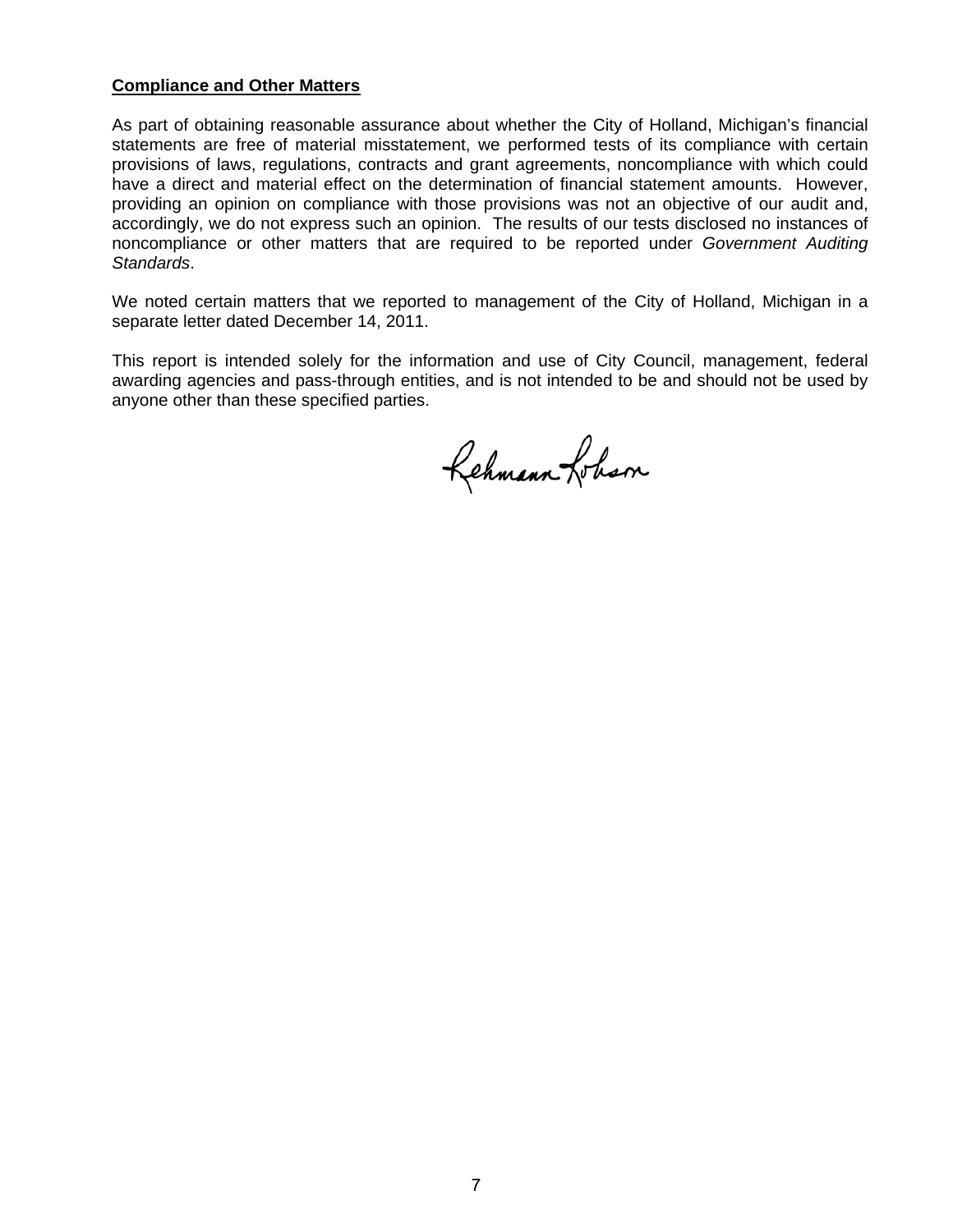

#### **Rehmann Robson**

2330 East Paris Ave., SE Grand Rapids, MI 49546 Ph: 616.975.4100 Fx: 616.975.4400 www.rehmann.com

### **INDEPENDENT AUDITORS' REPORT ON COMPLIANCE WITH REQUIREMENTS THAT COULD HAVE A DIRECT AND MATERIAL EFFECT ON EACH MAJOR PROGRAM AND OUR INTERNAL CONTROL OVER COMPLIANCE IN ACCORDANCE WITH OMB CIRCULAR A-133**

December 14, 2011

The Honorable Mayor and City Council City of Holland, Michigan

### **Compliance**

We have audited the compliance of the City of Holland, Michigan with the types of compliance requirements described in the *U.S. Office of Management and Budget (OMB) Circular A-133 Compliance Supplement* that could have a direct and material effect on each of its major federal programs for the year ended June 30, 2011. The City of Holland, Michigan's major federal programs are identified in the summary of auditors' results section of the accompanying schedule of findings and questioned costs. Compliance with the requirements of laws, regulations, contracts and grants applicable to each of its major federal programs is the responsibility of the City of Holland, Michigan's management. Our responsibility is to express an opinion on the City of Holland, Michigan's compliance based on our audit.

We conducted our audit of compliance in accordance with auditing standards generally accepted in the United States of America; the standards applicable to financial audits contained in *Government Auditing Standards*, issued by the Comptroller General of the United States; and OMB Circular A-133, *Audits of States, Local Governments, and Non-Profit Organizations*. Those standards and OMB Circular A-133 require that we plan and perform the audit to obtain reasonable assurance about whether noncompliance with the types of compliance requirements referred to above that could have a direct and material effect on a major federal program occurred. An audit includes examining, on a test basis, evidence about the City of Holland, Michigan's compliance with those requirements and performing such other procedures as we considered necessary in the circumstances. We believe that our audit provides a reasonable basis for our opinion. Our audit does not provide a legal determination on the City of Holland, Michigan's compliance with those requirements.

In our opinion, the City of Holland, Michigan complied, in all material respects, with the requirements referred to above that could have a direct and material effect on each of its major federal programs for the year ended June 30, 2011.

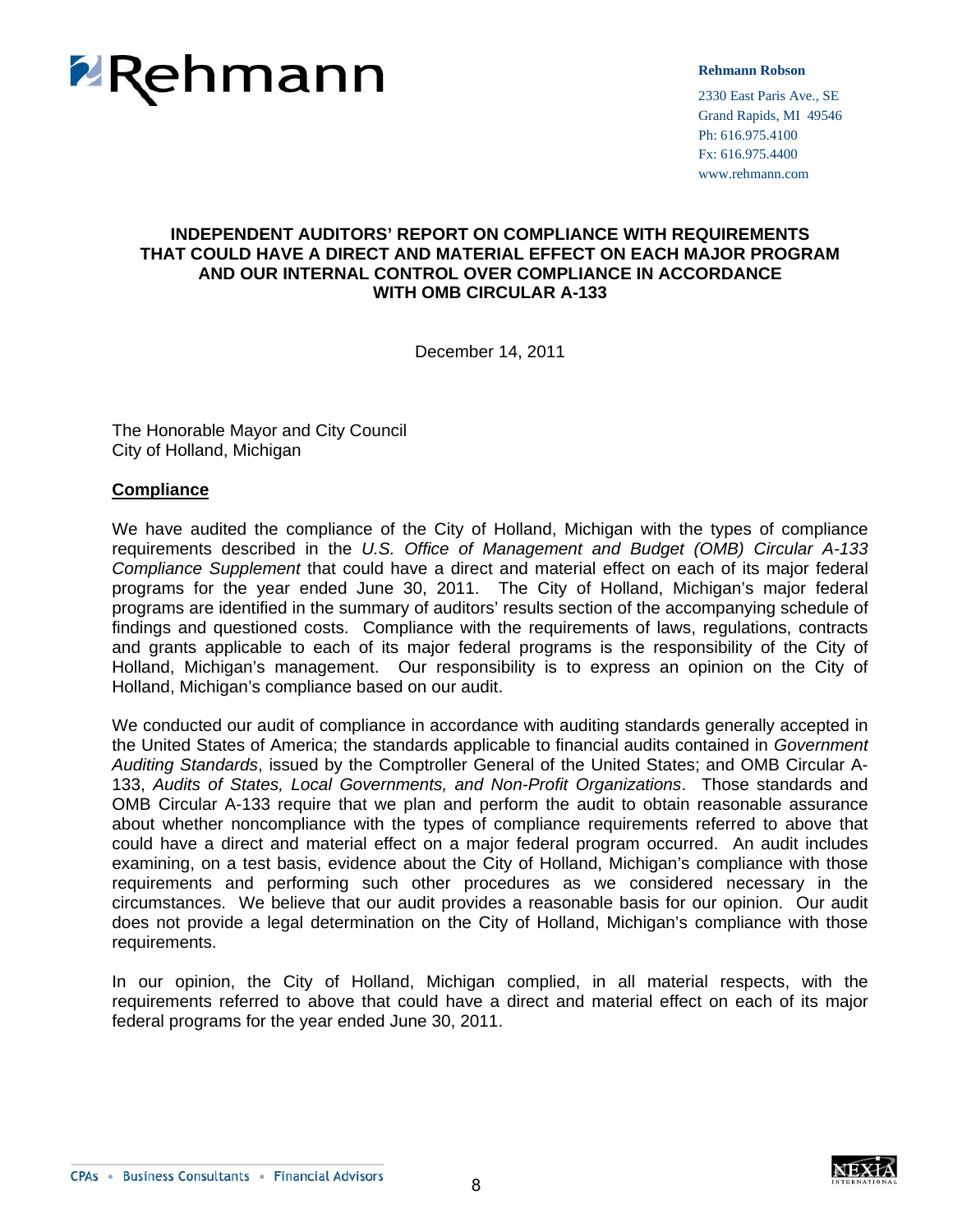### **Internal Control Over Compliance**

Management of the City of Holland, Michigan is responsible for establishing and maintaining effective internal control over compliance with requirements of laws, regulations, contracts and grants applicable to federal programs. In planning and performing our audit, we considered the City of Holland, Michigan's internal control over compliance with requirements that could have a direct and material effect on a major federal program in order to determine our auditing procedures for the purpose of expressing our opinion on compliance and to test and report on internal control over compliance in accordance with OMB Circular A-133, but not for the purpose of expressing an opinion on the effectiveness of internal control over compliance. Accordingly, we do not express an opinion on the effectiveness of the entity's internal control over compliance.

A *deficiency in internal control over compliance* exists when the design or operation of a control over compliance does not allow management or employees, in the normal course of performing their assigned functions, to prevent, or detect and correct, noncompliance with a type of compliance requirement of a federal program on a timely basis. A *material weakness in internal control over compliance* is a deficiency, or combination of deficiencies, in internal control over compliance, such that there is a reasonable possibility that material noncompliance with a type of compliance requirement of a federal program will not be prevented, or detected and corrected, on a timely basis.

Our consideration of internal control over compliance was for the limited purpose described in the first paragraph of this section and was not designed to identify all deficiencies in internal control over compliance that might be deficiencies, significant deficiencies or material weaknesses. We did not identify any deficiencies in internal control over compliance that we consider to be material weaknesses, as defined above.

This report is intended solely for the information and use of City Council, management, federal awarding agencies and pass-through entities and is not intended to be and should not be used by anyone other than these specified parties.

Rehmann Lobson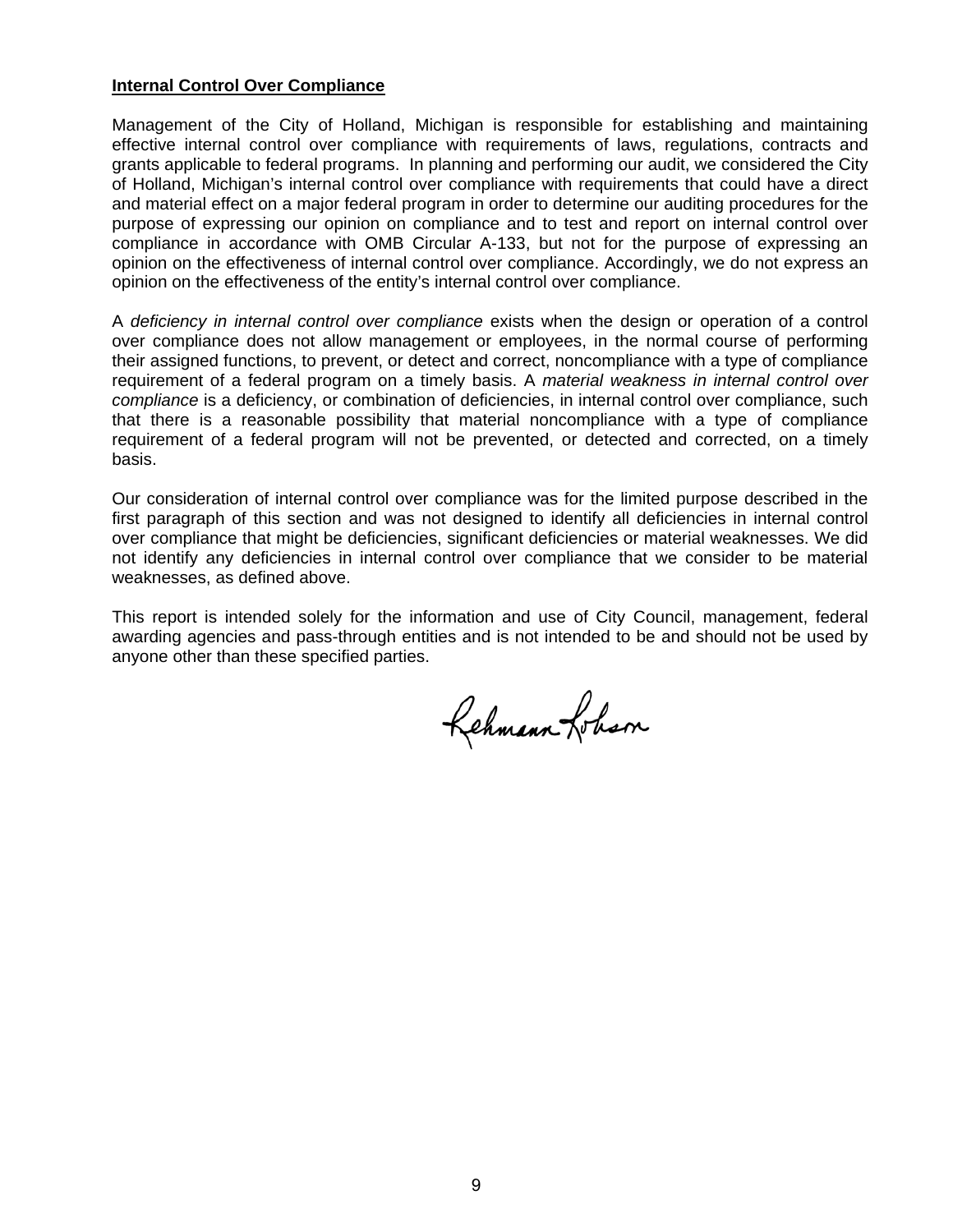# **SCHEDULE OF FINDINGS AND QUESTIONED COSTS**

# **FOR THE YEAR ENDED JUNE 30, 2011**

# **SECTION I – SUMMARY OF AUDITORS' RESULTS**

# **Financial Statements**

| Type of auditors' report issued:                                                                                       | Unqualified                                                             |  |  |
|------------------------------------------------------------------------------------------------------------------------|-------------------------------------------------------------------------|--|--|
| Internal controls over financial reporting:<br>Material weakness(es) identified?                                       | yes X no                                                                |  |  |
| Significant deficiency(s) identified?                                                                                  | $\frac{1}{1}$ yes $\frac{1}{1}$ none reported                           |  |  |
| Noncompliance material to financial<br>statements noted?                                                               | yes X no                                                                |  |  |
| <b>Federal Awards</b>                                                                                                  |                                                                         |  |  |
| Internal Control over major programs:<br>Material weakness(es) identified?                                             | yes<br>$\frac{X}{1}$ no                                                 |  |  |
| Significant deficiency(s) identified?                                                                                  | yes X none reported                                                     |  |  |
| Type of auditor's report issued on compliance<br>for major programs:                                                   | Unqualified                                                             |  |  |
| Any audit findings disclosed that are required to be<br>reported in accordance with Circular A-133,<br>Section 510(a)? | yes X no                                                                |  |  |
| <b>Identification of Major Programs</b>                                                                                |                                                                         |  |  |
| <b>CFDA Number(s)</b>                                                                                                  | Name of Federal Program or Cluster                                      |  |  |
| 14.218, 14.253                                                                                                         | Community Development Block Grant-<br><b>Entitlement Cluster</b>        |  |  |
| 14.228                                                                                                                 | Community Development Block Grant-<br><b>State Administered Cluster</b> |  |  |
| Dollar threshold used to distinguish<br>between Type A and Type B programs:                                            | \$300,000                                                               |  |  |
| Auditee qualified as low-risk auditee?<br>10                                                                           | X.<br>yes<br>no                                                         |  |  |